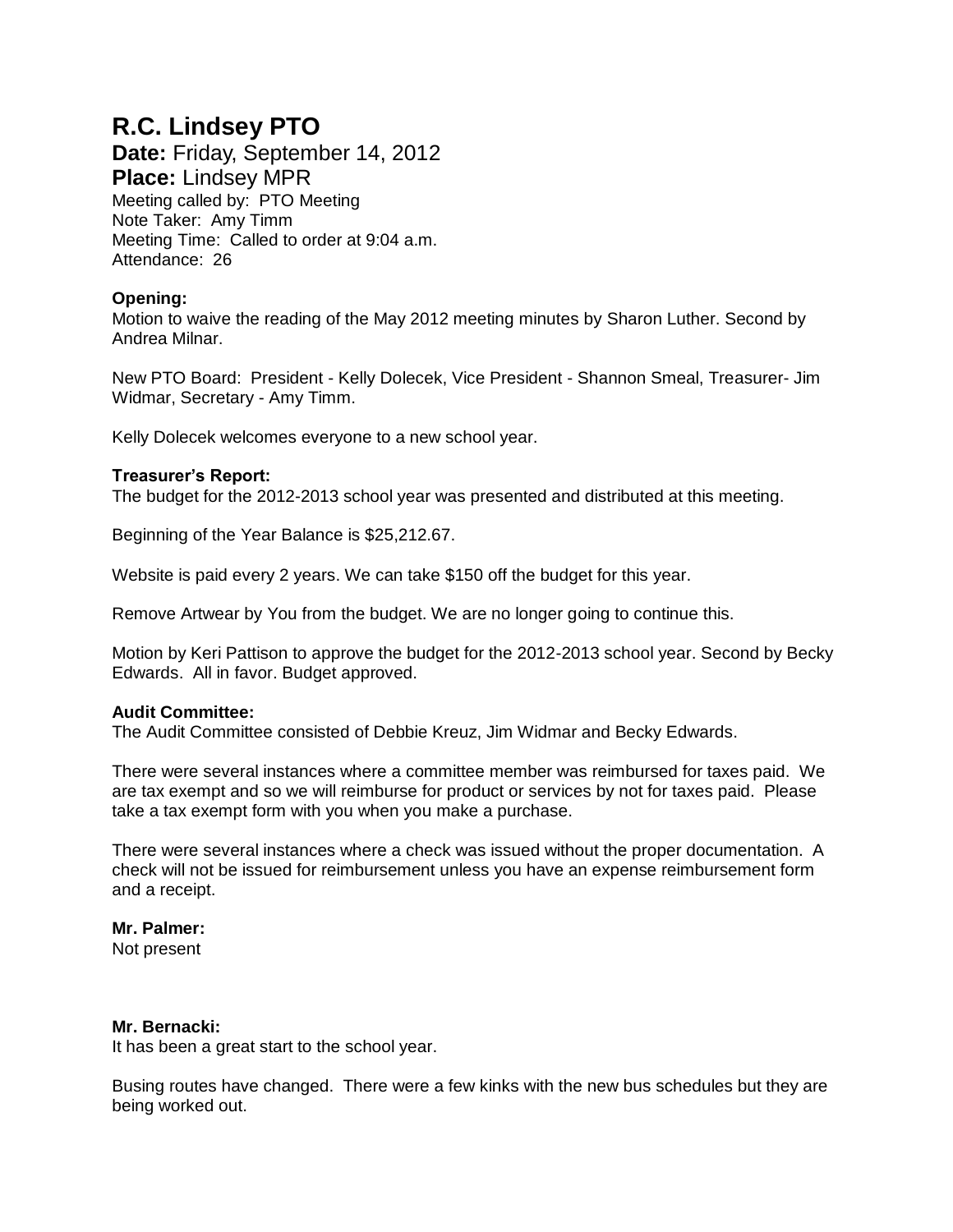We are still waiting for the State Report Card. We should be receiving an excellent rating again.

Motivational Speaker and special need advocate Sara Wolff will be coming to our school to talk to the students.

Picture Day is September  $19<sup>th</sup>$ . All students will have their pictures taken.

Martha Smitt, a graduate of Lindsey will be taking over the production of the school play this year. The play is Bugsy Malone which has been adapted to be kid friendly. The play will be held on November 16 and 17<sup>th</sup>.

We now have the 3<sup>rd</sup> Grade Guarantee. Ohio's Third Grade Reading Guarantee says that starting with students entering third grade in 2013-14, schools cannot promote to fourth grade, students who score below a certain level on the Achievement Assessment.

September 25<sup>th</sup> is the first Safety Drill with the Chesterland Police Department.

Third - Fifth grade has a new program for recording grades. It went from PAM to Dazzle. Information was mailed out. Please inform office if you are having issues with using the program.

#### **Chairperson Reports:**

Ace Awards: Danielle Pitcock and Elisa Kretschman. Ace Awards are given out 4 times a year. Teachers/Staff nominate a child. Ceremony with certificate, pencil and donut are handed out. Awards are the week after quarter ends.

Beautification: Linda Hickey (not present) A huge thank you to Linda and the Patterson Family who worked hard to get the yard ready for the school year.

Book Fair: Lynn Zagorski and Raquel Erb. The Book Fair dates have changed. It will be held Nov. 1 -8<sup>th</sup>. It will be open during Donuts at Dawn and for Teacher/Parent conferences.

Box Tops: Elisa Kretschman and Joanne Obranovich. We receive \$.10 for each box top. We will have several contest throughout the year. The first contest has started and we are off to a great start.

Donuts at Dawn: Danielle Pitcock and Amy Timm. This event will be held on November 5<sup>th</sup> and 6<sup>th</sup>. Half of the students will come on one day and the other half and the second day.

Drama Club: Kathy Renfro (not present)

Family Fun Day: Shannon Smeal and Kelly Dolecek. This event will be held on October 20<sup>th</sup>. We are looking for volunteers to help with this day.

First Day Greeters: Jim Widmar. First day went well. We only had a few students each day and they all seemed very eager to start school.

Fundraising: Lynn Zargorski. The Laps for Lindsey assembly went well. Kids are excited. We have a lot of volunteers for the event. We have over \$3000 in sponsorship money so far.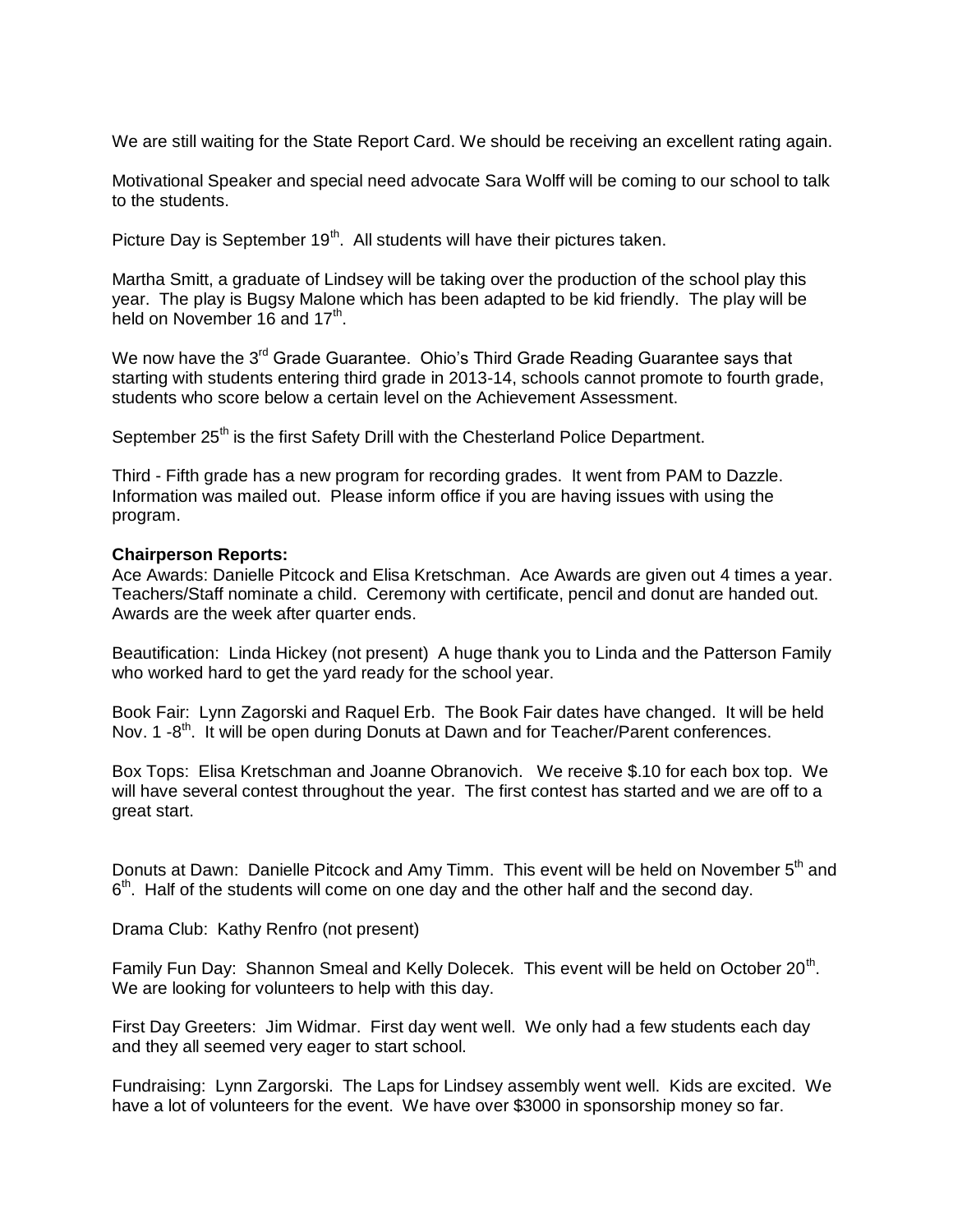Holiday Gift Shop: Sarah Mann and Monica Ramirez. This shop is for the children to shop for family and friends for the holidays. Donations of wrapping paper are appreciated.

Junior Great Books: Debbie Kreuz and Denise Garrett. Designed as a extra program for kids (grades 2 -5) who would like to read more. Students will stay in at recess and review books in a group by grade.

Lindsey Book Club: Nanette Warholic. Buy a book for the library. See Mrs. Zusy in the library for a list of books. You may purchase a book and your child's name will be placed in the front cover. Great for birthdays, special events or when it is your child's last year at Lindsey.

Market Day: Becky Edwards. Market Day is a fundraiser for Lindsey. Need help separating the orders by person and making phone calls before pick up dates as a reminder.

PVR: Andrea Milnar and Joanne Obranovich. Parent Volunteers who help teachers with their needs such as copying, cutting projects ect. Meets 2 times a month. Any help is greatly appreciated.

PTO Appreciation Night: Andrea Milnar and Becky Edwards. A family event that is held at the school .

PTO Family Night: Keri Pattison. Skating Parties.

PTO Room Captains: Cathy Karkoska and Ann Allegretti. Heading up room captains and holiday parties for the classrooms.

Refreshments: Chris Lewis. This requires baking for events, teachers lunches or dinners at conference time.

Sunshine: Amy Timm. If a family needs assistance due to hardship, illness or death please let a board member or Mr. Bernacki know. PTO is here to help in any way that they can.

#### **Old Business:**

Playground: Everything has gone very well. Kids response is positive. Dedication Ceremony is to come. We have been contacted by other schools looking to do the same.

Golf Outing: Golf Outing was a great event. We brought in \$2500. We had 21 teams, 84 people. (First year we had 7 teams, 28 people). We will host the  $3<sup>rd</sup>$  annual golf outing the first Saturday in June.

Skating Party: Due to the date (Wednesday evening, on a school night) turn out was not as high as usual. We had about 70 people. We did not meet the goal of 100 people so we did not get ½ the proceeds.

#### **New Business:**

Levy: There is a Permanent Improvement Levy on the ballot in November. Would like help spreading the word about the importance of passing this levy.

Patterson Fall Fun Fest for Lindsey is October 13<sup>th</sup>.